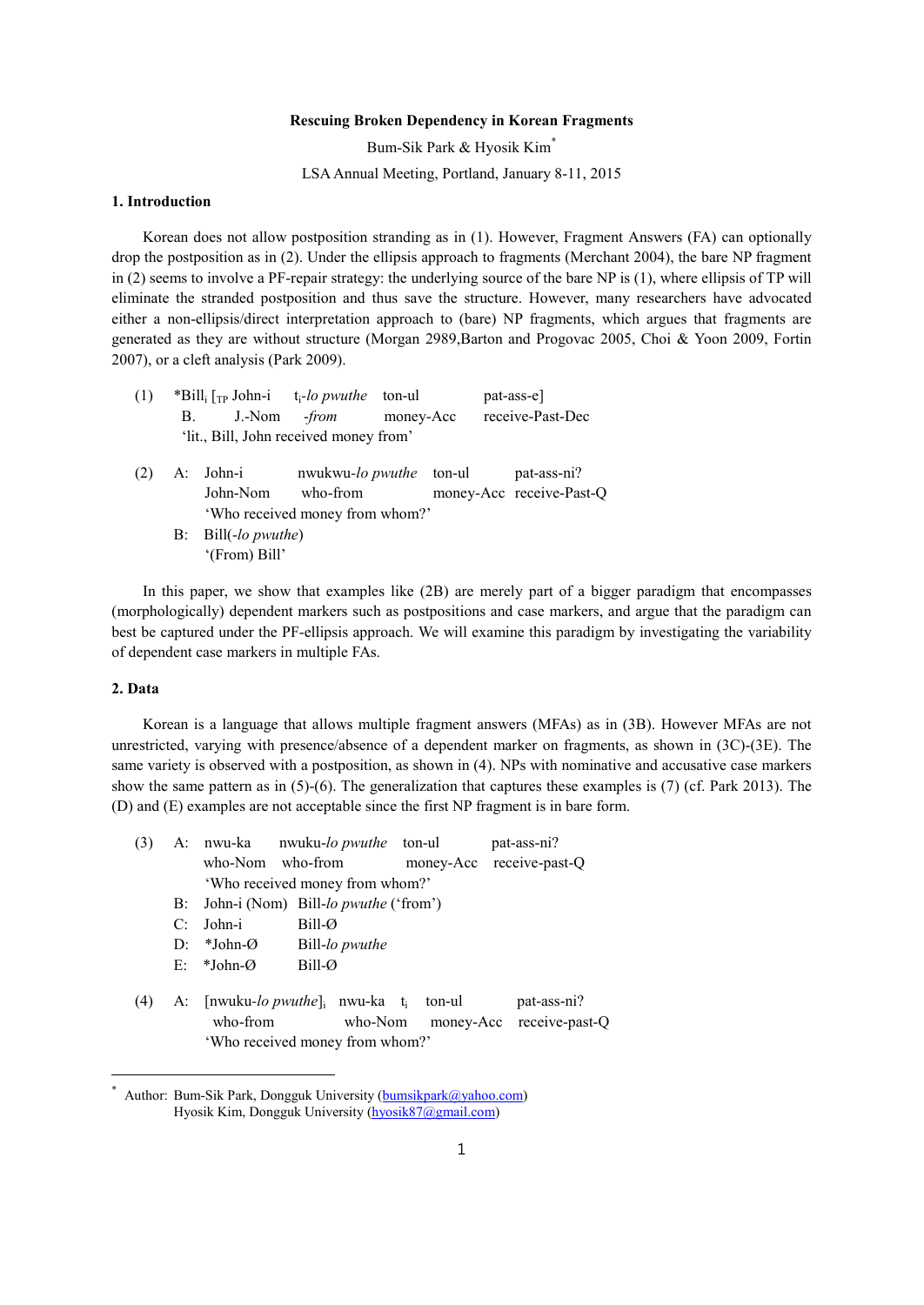|     | B:          | Bill-lo pwuthe                          | John-i                      |                  |
|-----|-------------|-----------------------------------------|-----------------------------|------------------|
|     | $C_{\cdot}$ | ?Bill-lo pwuthe                         | John-Ø                      |                  |
|     | $D$ :       | $*$ Bill-Ø                              | John-i                      |                  |
|     | E:          | $*Bill-O$                               | John- $\varnothing$         |                  |
| (5) | A:          | nwu-ka                                  | nwukwu-lul                  | choaha-ni?       |
|     |             | who-Nom who-Acc<br>'Who does like who?' |                             | like-Q           |
|     | $B$ :       |                                         | John-i (Nom) Mary-lul (Acc) |                  |
|     | $C_{\cdot}$ | John-i                                  | Mary- $\varnothing$         |                  |
|     | D:          | *John-Ø                                 | Mary-lul                    |                  |
|     | E:          | *John-Ø                                 | Mary- $\varnothing$         |                  |
| (6) | A:          | nwukwu-lul <sub>i</sub>                 | nwu-ka                      | $t_i$ choaha-ni? |
|     |             | who-Acc                                 | who-Nom                     | like-O           |
|     |             | 'Who does like whom?'                   |                             |                  |
|     | $B$ :       | Mary-lul                                | John-i                      |                  |
|     |             | $C:$ ?Mary-lul                          | John-Ø                      |                  |
|     | D:          | *Mary- $\varnothing$                    | John-i                      |                  |
|     | Е:          | *Mary-Ø                                 | John- $\varnothing$         |                  |
|     |             |                                         |                             |                  |

#### (7) *In the MFA environment, only the right-most element can be bare.*

According to this generalization, it is expected that FA with more than two NPs would show the same pattern, i.e., only the right-most NP can be bare/case-less. The prediction is borne out. In (8), the answer (B) is acceptable because only the right-most NP *sakwa* 'apple' is bare. In (C) and (D), on the other hand, the first and/or the second NP is case-less and they show unacceptability as expected.

|                           | who-Nom | whom-Dat         |                                              | what-Acc give-past-Q                   |
|---------------------------|---------|------------------|----------------------------------------------|----------------------------------------|
|                           |         |                  |                                              |                                        |
| $B$ :                     |         |                  | sakwa(-lul)                                  |                                        |
| C:                        |         | Bill-ekey        | sakwa-lul                                    |                                        |
| $\mathbf{D}^{\mathbf{p}}$ | *John-i | $Bill-\emptyset$ | sakwa-lul                                    |                                        |
|                           |         | $A$ :<br>*John-Ø | 'Who gave what to whom?'<br>John-i Bill-ekey | nwu-ka nwukwu-ekey mwues-ul cu-ess-ni? |

The variability of MFAs in examples above seems to be a serious problem for the Direct Interpretation Approach (cf. Barton & Progovac 2005, Fortin 2007). The approach would argue that bare NP fragments are base-generated as they are without structure, thus providing a straightforward account for the acceptability of the bare NP fragment in (2). However, it is unclear why such variability is observed in MFA. The same problem also arises for the Dependent Marking Parameter (Choi and Yoon, Choi, 2009). Under this approach, presence/absence of dependent markers plays a crucial role for acceptability of fragments at LF. Note, however, that it would be silent about the asymmetry between the  $(C)$  and  $(D)$  examples in  $(3)-(6)$  and  $(8)$  whose acceptability is contingent on which fragment bears a dependent marker. For a potential (Pseudo-)cleft analysis (Park 2009), it is generally known that multiple foci are not allowed in a cleft construction. Then we incorrectly predict that no MFAs should be allowed, contrary to fact.

## **3. Proposal**

We argue that the variability of the dependent marker reflects PF-rescuing effects that result from the possibility of deleting offending \*s, represented in PF (Chomsky 1972, Fox and Lasnik 2003, Bošković 2011). Specifically, we argue that movement that strands a dependent marker leaves a \* on the crossed elements since these intervening elements 'breaks' the (morphological) dependency between the marker and its host and that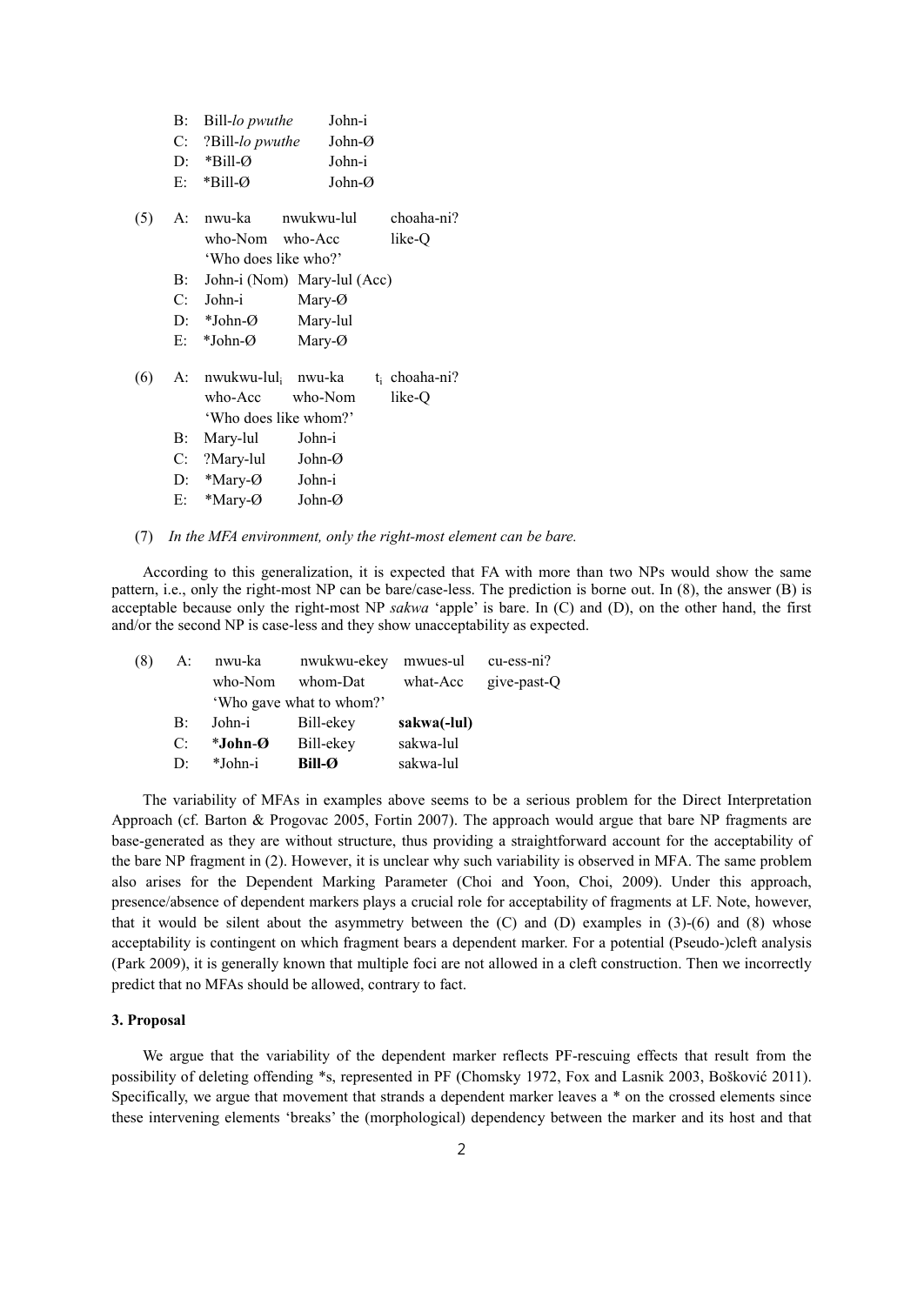subsequent ellipsis of TP will get rid of the offending \*s, giving rise to a rescue effect. The derivation of bare fragment in (2B) is shown in (9:2B), where movement of *Bill* across the subject leaves a \* on it. Subsequent TP ellipsis eliminate this \*, rendering the fragment acceptable. In case of MFA (3C), whose derivation is given in (9:3C), movement of *Bill* leaves a \*on the subject *John-i* within TP. Then *John-i* moves across the fronted *Bill*, followed by TP-ellipsis. Here we assume with Bošković (2011) that movement to a different position  $(A-to$ does not copy the offending \*. (9:3D) is unacceptable since movement of *John* leaves a \* on the fronted PP, *Billlo pwuthe*, which survives TP-ellipsis. The same analysis holds for (9:3E).



Concerning (4), the wh-phrase *Nwukwu-lo pwuthe* 'from whom' is scrambled in the antecedent clause. As an answer to this question, the PP, *Bill-lo pwuthe,* in (10: 4C) first undergoes scrambling and adjoins to TP in order to satisfy a parallelism requirement (Fiengo and May 1994, Fox and Lasnik 2003). Crucially, following Mahajan (1990) and Saito (1992) we assume that this 'short' scrambling involves A-movement. Subsequent movement of *John* leaves a \* on the scrambled PP. As a last step, the scrambled PP moves to FP, but this involves A-to-A' and thus does not copy the offending \*. By contrast, in (10: 4D) and (10: E), the offending \* on *John(-i)* left by the illicit movement of *Bill* survives TP-ellipsis, resulting in unacceptable MFAs. The same analysis holds for  $(5)-(6)$  and  $(8)$ .

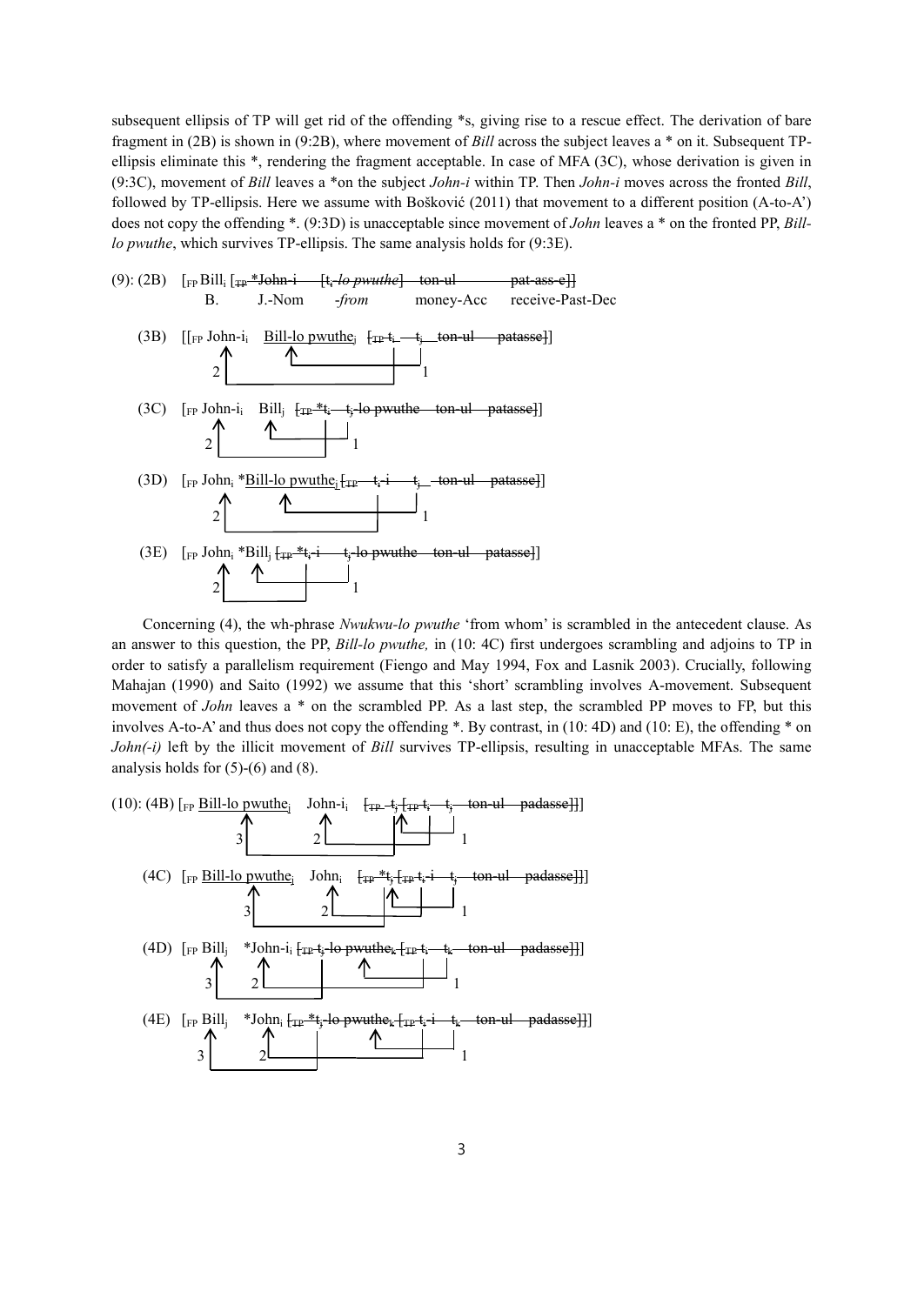#### **4. Extension: Islands**

It is widely known that a single FA in Korean exhibits island-insensitivity as in (11) (Park 2005). However, when one fragment is extracted from inside an island and the other from outside the island, a clear contrast is observed. In (12B), the first NP *John-i* is extracted from outside the island and the second NP *ton-ul* is from inside the island. By contrast, when the island is scrambled in the antecedent, and the first NP fragment *ton-ul* is extracted from inside an island and the other *John-i* outside the island as in (13), the MFA is not acceptable.

| $(11)$ A: | chasskoiss-ni?<br>John-i<br>$[$ <sub>island</sub> mwues-ul kaji-n<br>saram-ul]                 |  |  |  |  |  |
|-----------|------------------------------------------------------------------------------------------------|--|--|--|--|--|
|           | have-Rel<br>what-Acc<br>person-Acc look.for-Prog-Q<br>J-Nom                                    |  |  |  |  |  |
|           | 'Lit., John is looking for who has what?'                                                      |  |  |  |  |  |
| B:        | ton-ul                                                                                         |  |  |  |  |  |
|           | money-Acc                                                                                      |  |  |  |  |  |
|           | 'money'                                                                                        |  |  |  |  |  |
| $(12)$ A: | chackoissni?<br>$\mathbf{nwu}$ -ka $\left[\right]_{\text{island}}$ mwues-ul kacin<br>saram-ul] |  |  |  |  |  |
|           | Who-Nom what-Acc have-Rel person-Acc<br>look.for.Q                                             |  |  |  |  |  |
|           | 'Lit., Who is looking for a person who has what?'                                              |  |  |  |  |  |
| B:        | ?John-i<br>ton-ul                                                                              |  |  |  |  |  |
|           | John-Nom money-Acc                                                                             |  |  |  |  |  |
|           | 'John is looking for the person who has money.'                                                |  |  |  |  |  |
| $(13)$ A: | $\begin{bmatrix}$ <sub>island</sub> mwues-ul kaci-n saram-ul] nwu-ka chackoissni?              |  |  |  |  |  |
|           | What-Acc have-Rel person-Acc who-Nom look.for-Q                                                |  |  |  |  |  |
|           | 'Lit., Who is looking for a person who has what?'                                              |  |  |  |  |  |
| $B$ :     | *ton-ul<br>John-i                                                                              |  |  |  |  |  |
|           | Money-Acc John-Nom                                                                             |  |  |  |  |  |
|           | 'Lit., the person who has money, John is looking for'                                          |  |  |  |  |  |
|           |                                                                                                |  |  |  |  |  |

We argue that this contrast also reflects a PF-rescue effect. With the assumption that extracting an NP out of an island is considered as an island constraint violation, this illicit movement leaves offending \*s on the crossed elements, rendering the sentence ungrammatical. However, this ungrammatical sentence is repaired when TP-ellipsis eliminates the \*s or when elements with the \*s undergoes a different type of movement. In case of (11), extracting *ton-ul* 'money' out of the island leaves a \* on the intervening NP *John-i* (as well as the island itself, as suggested by Chomsky 1972). However, subsequent TP-ellipsis deletes the \*, as shown in (14).

# (14): (11B)  $\lceil \frac{F_P}{F_P} \text{ton-ul}_i \rceil$   $\frac{F_P * \text{John} i}{F_P * \text{John} i}$   $\frac{F_S}{F_S}$   $\frac{1}{F_S}$  kaci-n saram-ul] chasskoisse 1

The analysis straightforwardly accounts for the contrast between (12) and (13), whose derivations are given in (15: 12B) and (15: 13B), respectively. As shown in (15:12B), the offending \* is eliminated by TP-ellipsis just like (14: 11B). However, in (15: 13B), the movement of *ton-ul* across the fronted subject *John-i* leaves a \* on the latter since it involves extraction out of an island. This \* survives the subsequent TP ellipsis, rendering the fragments unacceptable.